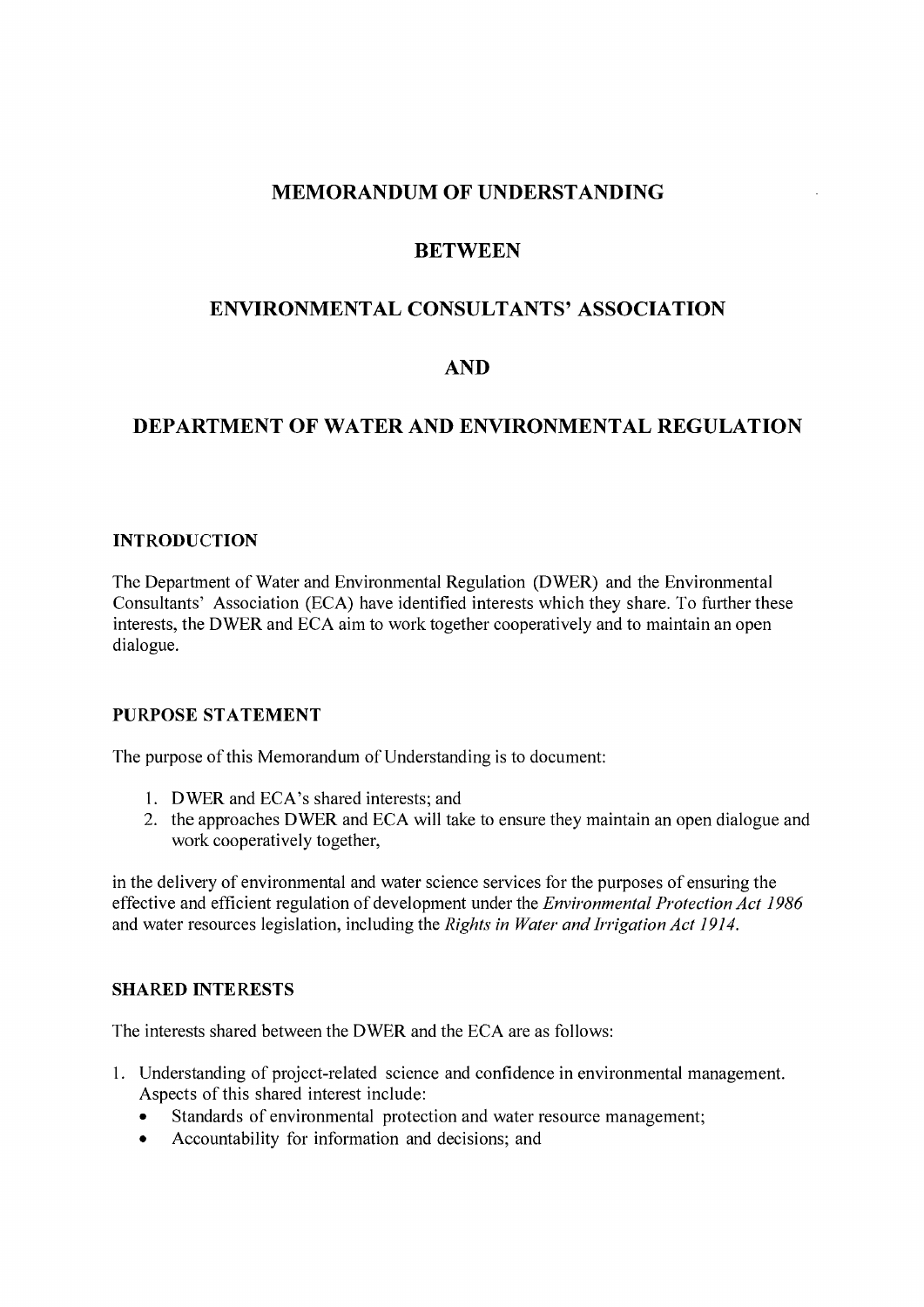- Adequacy of scope of work, and timeframes, for environmental and water resources studies.
- 2. Cooperation. Aspects of this shared interest include:
	- Professional respect based on honesty and transparency;
	- Inclusive and transparent communications between DWER, client and consultant; and
	- Openness to alternative ideas.
- 3. Managing and communicating change. Aspects of this shared interest include:
	- Responsiveness and capacity for adaptive management approaches;
	- Review and communication of changes to environmental and water resources matters and processes;
	- Awareness of other party's responsibilities and perspectives;
	- Education of ECA members and relevant DWER staff in matters of environmental and water resource interest; and
	- Informed debate about environmental and water resource matters and procedures.
- 4. Certainty of environmental and water resource outcomes. Aspects of this shared interest include:
	- Early identification of key project issues;
	- Certainty of process; and
	- Managing assessment process timelines.
- 5. Improving the quality of consultant reports. Aspects of this shared interest include:
	- Clearly identified reporting standards and communication requirements;
	- Confidence in environmental and water resource management provisions;
	- Maintenance of skills and knowledge through continuous learning;
	- Personal accountability for information used; and
	- Prevention of misrepresentation or misuse of data or information.
- 6. Enhance the reputation for excellence. Aspects of this shared interest include:
	- Public confidence in environmental and water resource management;
	- Honesty, standing and dignity of the environmental and water resource management profession;
	- Probity and independence;
	- Responsibility to community before private or individual interests;
	- Ensuring transparency of process and information;
	- Promotion of reputable conduct by members of the ECA and staff of the DWER;
	- Encouragement of ethical and responsible behaviour; and
	- Maintenance and expansion of skills and knowledge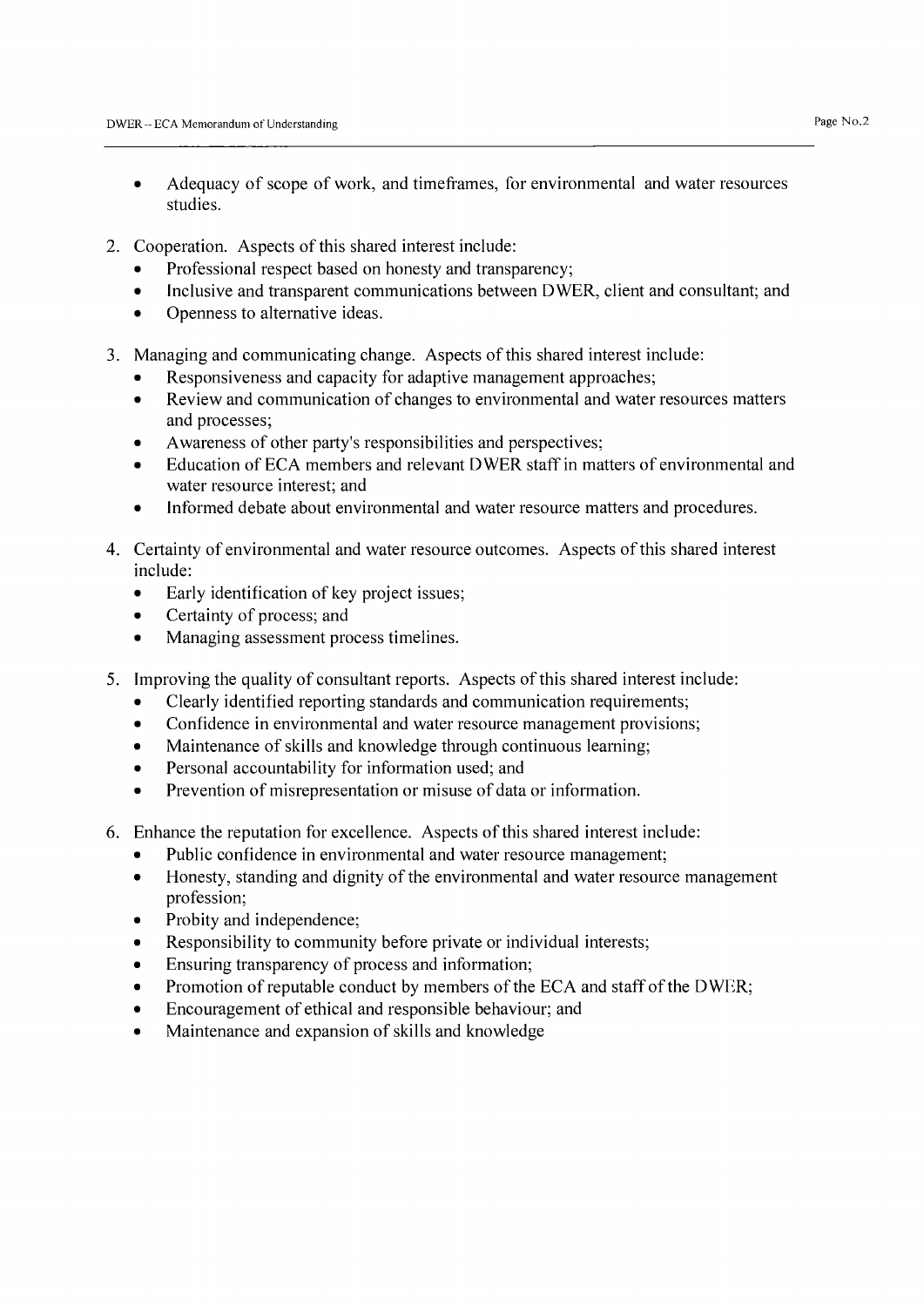### **PROCEDURES**

#### **Communications between ECA and DWER**

Communication between ECA members and the DWER will be founded upon the following principles:

- Professional respect based on honesty, integrity and transparency;
- Maturity and professionalism of engagement;
- Inclusiveness and transparency between DWER, client and consultant;
- Awareness of, and respect for, the other party's responsibilities and perspectives;
- Openness to alternative ideas;
- Sharing responsibility for managing timeliness in assessments and approvals; and
- Communicating outcomes and dissemination of information.

#### **Professional Conduct by ECA Members**

In all matters of professional conduct, ECA members will comply with the ECA Code of Conduct, as follows:

- Members will act with honesty and integrity in all professional and business activities;
- The responsibility of members to the community will come before their responsibility to the profession, to sectional or private interests, or to other consultants;
- Members will be personally accountable for the validity of all work they carry out or direct;
- Members will not condone misrepresentation or misuse of work they have carried out or directed;
- Members will apply their professional skills and knowledge for the benefit of their clients and to the best of their ability;
- Members will uphold the honesty, standing and dignity of the profession in all matters;
- Members will maintain their skills and knowledge throughout their careers; and
- Members will only practice in areas in which they are competent.

The ECA President will facilitate appropriate investigation and resolution of any concerns raised by DWER regarding the compliance of ECA members with the ECA Code of Conduct.

### **Communication Activities**

Communication activities between the ECA and DWER that are to be further developed and implemented including the following:

1. Dissemination of information.

The ECA will provide opportunities for DWER to disseminate to ECA members information and advice pertaining to environmental impact assessment, environmental and water resource regulation and management. Opportunities for disseminating information include: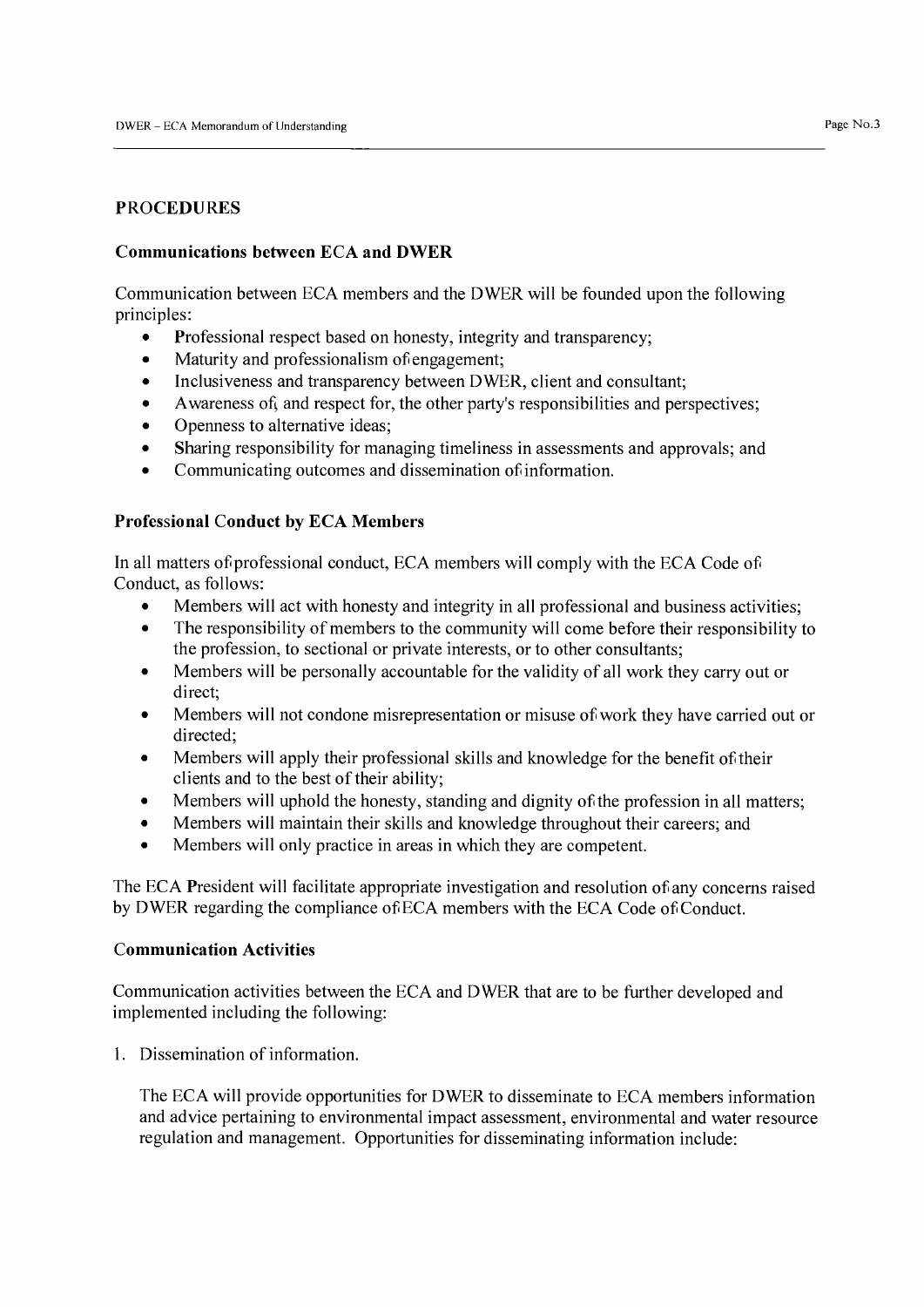- General Meetings of the ECA;
- ECA Newsletter:
- ECA website:
- Email advice to ECA members and DWER staff; and
- Seminars and workshops.
- 2. Inclusion in Employee Inductions

The DWER and ECA will ensure new staff /members (and their staff) are aware of this MOU and emphasis professional cooperative engagement and individual responsibility.

3. Assessment Review meetings

The DWER and ECA will mutually provide opportunities for "look back -lessons learnt -look forward" meetings on all projects where requested by either party. The purpose of these meetings would be to provide constructive review of the project assessment and may involve DWER officers, managers, and a senior consultant representing the ECA member.

4. Annual ECA/DWER Workshop

The DWER and ECA will, where required, jointly hold an annual Communications and Process Review Workshop, anticipated for April/May each year. The agenda of the workshop will include but not necessarily be limited to:

- Changes to the environmental and water assessment and regulation processes, recent and planned;
- Changes to environmental and water management standards, guidelines and regulations, recent and proposed;
- Significant outcomes from ECA/DWER Process Review meetings; and
- Environmental and water issues of mutual interest.
- 5. Environmental Assessment Training

The DWER and ECA will investigate the feasibility of, and if feasible will jointly support at regular intervals, training course in Environmental Impact Assessment (EIA) in Western Australia. Where appropriate, the scope of the EIA course will be expanded to fully cover water and environmental regulation in Western Australia.

6. Reciprocal Learning Opportunities

The DWER and ECA will investigate and where appropriate implement additional opportunities for technical exchange and reciprocal learning about each other's "business". Where possible, these may include opportunities for short or medium term staff exchanges.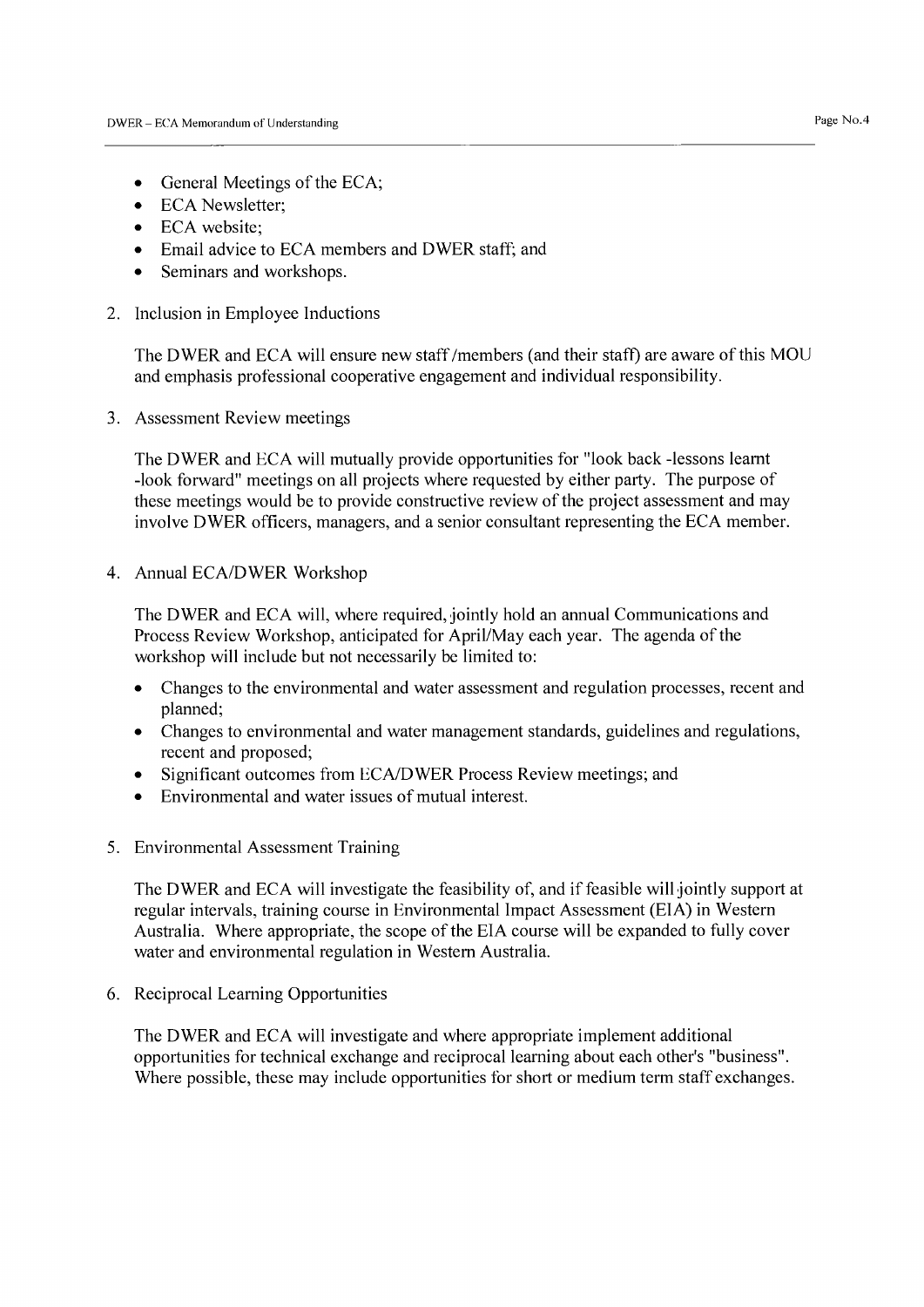#### **Review of MOU**

The success of this MOU in achieving its purpose will be measured by:

- Documented improvement in outcomes;
- ® Possible survey of DWER staff and ECA membership to ascertain acceptance of procedures;
- » Participation at, and feedback from, the assessment review meetings; annual ECA/DWER workshops; training courses; and information sessions.
- Requests for input, briefings/industry/regulator presentations;
- Attendance of ECA members at DWER briefings/industry/regulator presentations;

This MOU will be reviewed by nominees of the President of the ECA and the Director General of the DWER. The purpose of the review will be to identify opportunities for improvements and to confirm the scope and content for ongoing communication arrangements. The review will occur 12 months from the date of the signing of this MOU.

**SIGNED:** 30 of November 2017.

Jamie Shaw VICE PRESIDENT **Environmental Consultants Association (WA)** 

Mike Rowe DIRECTOR GENERAL **Department of Water and Environmental Regulation**